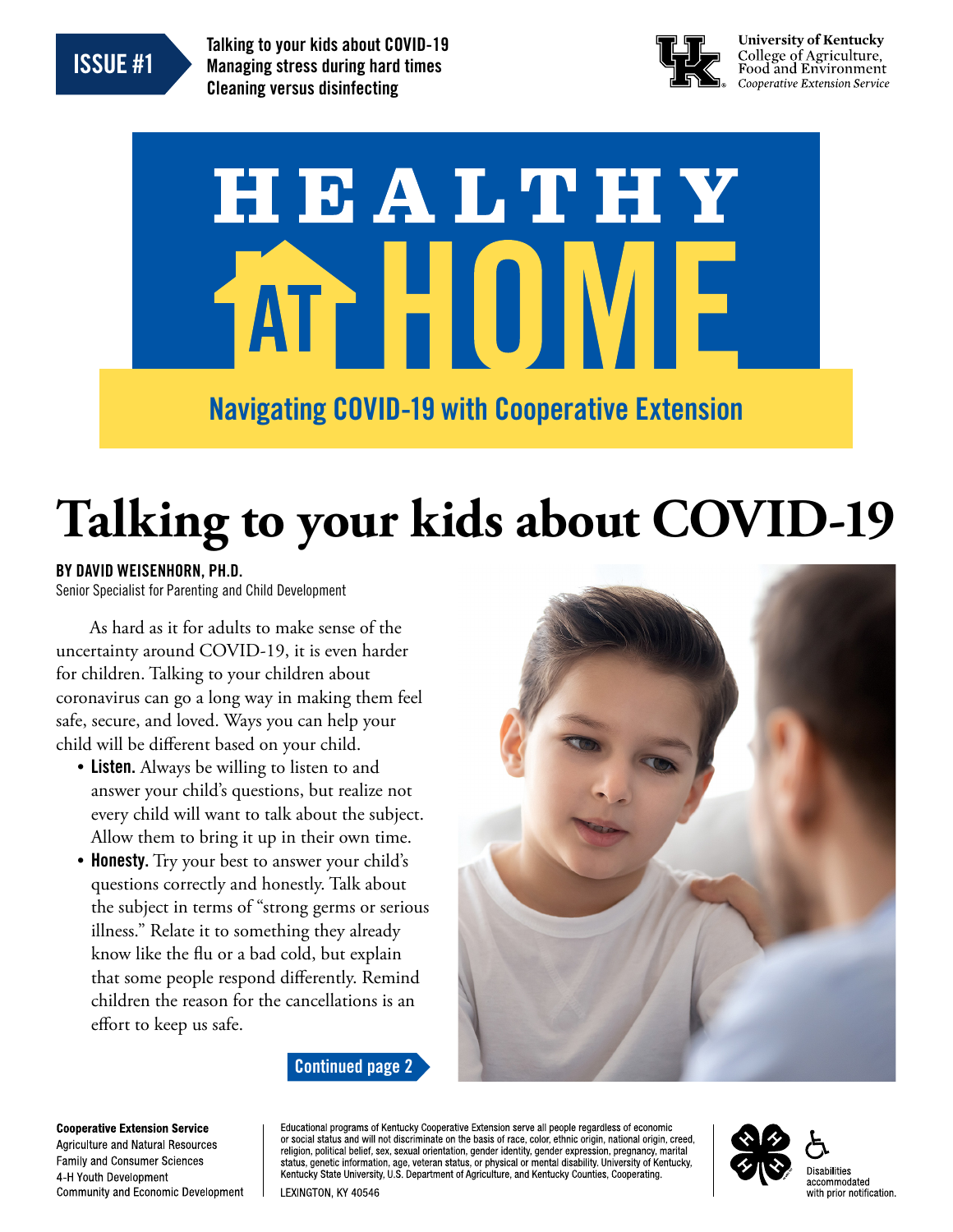Talking to your children about coronavirus can go a long way in making them feel safe, secure, and loved.

#### CONTINUED FROM PAGE 1

#### **Talking to your kids about COVID-19**

• Limit. Limit news footage as this can increase anxiety and sadness, especially in younger children. If you fnd your child in front of a television showing virus updates, try to distract them. Offer to play with them, ask about their day, or read a book with them.

You can reassure them that there are people who are doing their best to keep them safe like police officers, firefighters, health-care workers, and government officials.

#### OTHER RESOURCES

#### Related podcast:

[http://bit.ly/UKfcs\\_](http://bit.ly/UKfcs_show2-41)  [show2-41](http://bit.ly/UKfcs_show2-41) 

#### Full article:

[https://coronavirus.ca.uky.](https://coronavirus.ca.uky.edu/files/talking-to-your-kids-about-covid-19.pdf)  [edu/fles/talking-to-your](https://coronavirus.ca.uky.edu/files/talking-to-your-kids-about-covid-19.pdf)[kids-about-covid-19.pdf](https://coronavirus.ca.uky.edu/files/talking-to-your-kids-about-covid-19.pdf)

### **Managing stress during hard times**

#### BY AMY F. KOSTELIC

Adult Development and Aging Extension Specialist

Stress can help you rise to a challenge and help you prepare to meet situations with focus, strength, stamina, and heightened alertness. Negative stress, however, can prevent you from feeling and performing well. Common emotional symptoms to stress include anxiety, irritability, increased forgetfulness, and difficulty making decisions. Physical reactions to stress could include headaches, upset stomach, increased arthritis pain, tightness in the chest, and problems with sleep.

It is important to experiment with diferent ways to ease negative stress. Two common strategies include changing the situation and changing your response to the

situation. If there is a situation that causes you stress, avoid it. In unavoidable situations, you may have to change your reaction. Accept it for what it is, focus on what is important or on what you can do, and adapt as best you can.

- Take deep breaths, and count to 10 before you react or speak.
- Set aside relaxation time.
- Connect with a support system.
- Do something you enjoy every day.
- Keep your sense of humor.
- Stay physically active.
- Do not get overwhelmed with the big picture; break down big problems into smaller parts.
- Find light at the end of the tunnel.
- Get temporarily lost in music or a book.
- Get a little pet therapy time.



#### OTHER RESOURCES

Related video: [http://bit.ly/UKfcs\\_StayPositive](http://bit.ly/UKfcs_StayPositive)

#### Full article:

[https://fcs-hes.ca.uky.edu/fles/](https://fcs-hes.ca.uky.edu/files/managing-stress-during-hard-times.pdf)  [managing-stress-during-hard](https://fcs-hes.ca.uky.edu/files/managing-stress-during-hard-times.pdf)[times.pdf](https://fcs-hes.ca.uky.edu/files/managing-stress-during-hard-times.pdf)